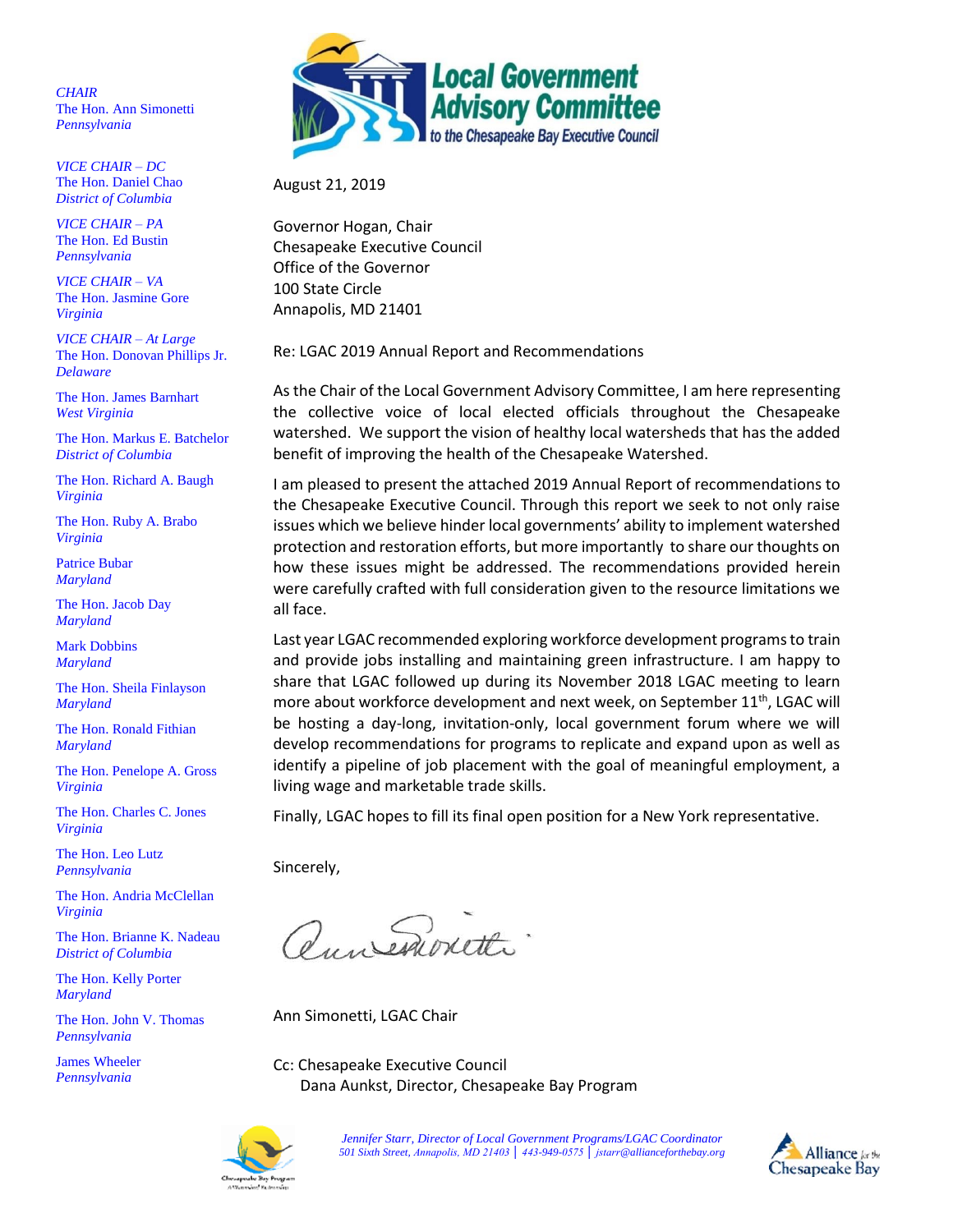

# **Annual Report to the Chesapeake Bay Executive Council September 2019**

Each year LGAC explores issues affecting local governments' ability to participate more fully in realizing the Vision contained in the 2014 Chesapeake Bay Watershed Agreement. What we learned over the last year is that local governments are concerned about flooding, infrastructure maintenance, regulatory compliance, climate resiliency, healthy streams and watersheds, and a variety of other issues that affect the local economy and the health, safety and welfare of constituents, as well as the health of the Bay. Without additional state and federal support, however, we will continue to fall short of our collective vision for an environmentally and economically sustainable Chesapeake Bay watershed.

Therefore, we recommend the Executive Council take the following actions to advance Chesapeake Bay watershed restoration and protection efforts at the local level.

### **1. Consider Dual Benefits when Engaging on Local Flooding Concerns**

Home, business and community damage due to floods has increased during the last decade and further increases are expected due to climate change impacts from sea level rise, stream and creek flooding, and storm surge. Climate resilience and flood mitigation go hand-in-hand with disaster preparedness. Within the Chesapeake Bay region, LGAC would like to ensure that flood mitigation efforts and Chesapeake Bay restoration efforts work in conjunction with one another. There are also opportunities to combine efforts, such as berms that incorporate living shorelines to provide flood protection, habitat improvement, and pollution reduction.

LGAC recommends the Executive Council support a one-day summit of flood, climate and disaster experts including but not limited to representatives from FEMA, Army Corps of Engineers, PSC, LGAC, USGS and state associations like Maryland Commission on Climate Change, Maryland Climate Leadership Academy, MEMA, and the Virginia and Maryland Association of Counties and the County Commissioners Association of Pennsylvania. In addition, we would like to suggest the inclusion of land use planning and utility representatives to round out the discussion.

The goal of the Summit is to consider options for infrastructure investments for new buildings and roads, and retrofit of existing structures which would increase the ability of the Watershed to prioritize, plan for and respond to the increasing cost, damage and impacts associated with climate impacts while considering the impacts to Chesapeake Bay restoration measures.

#### **2. Include a Representative from the Federal Emergency Management Agency on Management Board**

The Chesapeake Bay region is seeing increasing extreme weather and its related detrimental impacts. FEMA's mission is to prepare for, prevent, respond to and recover from disasters. Frequently